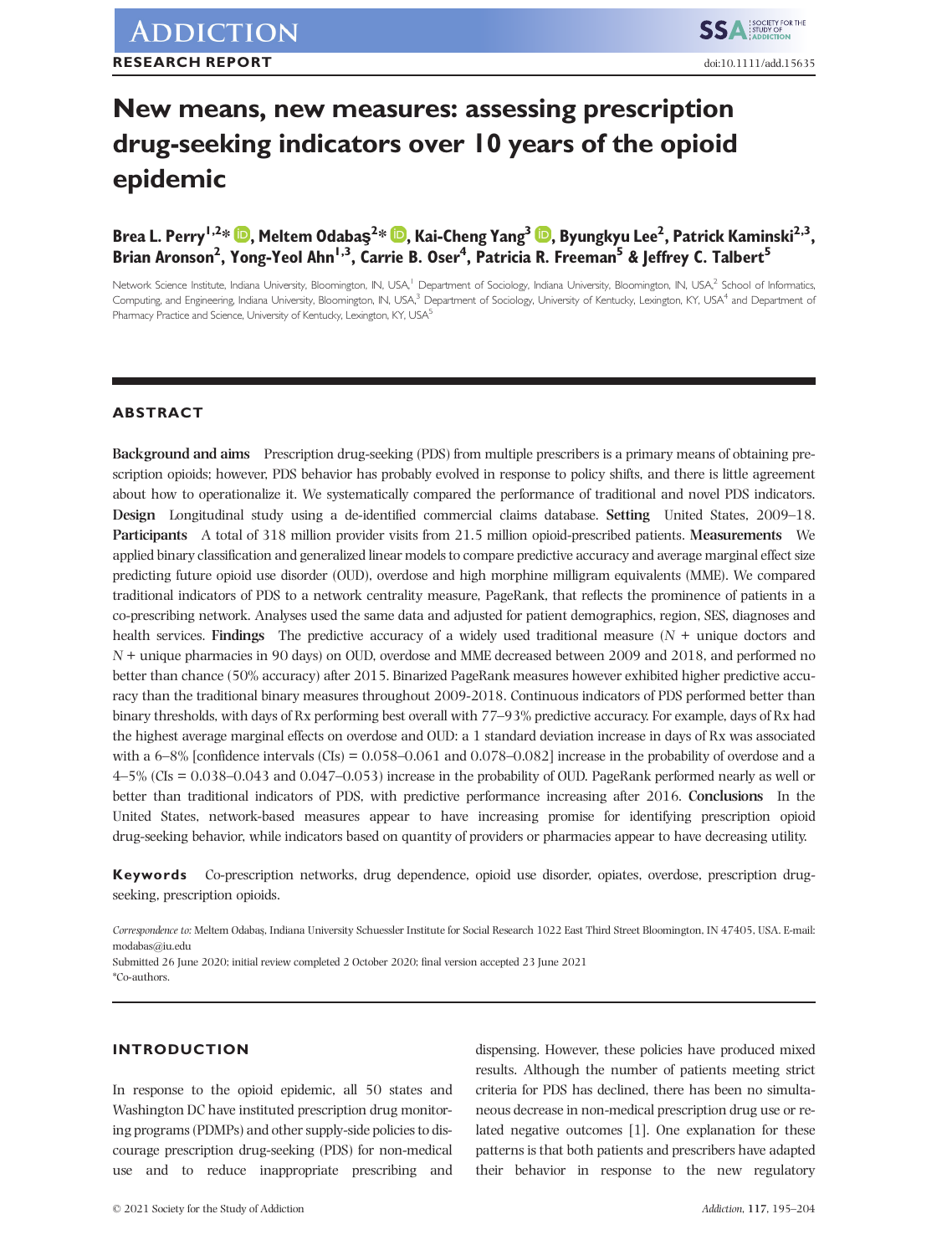environment. If true, indicators of PDS that were once useful may be outdated, limiting our ability to 'see' PDS and to accurately evaluate PDMPs. This is consistent with Goodhart's Law [2]: when a measure becomes a target, it ceases to be a good measure. A rapidly evolving regulatory environment demands that researchers continually monitor PDS patterns and revisit how PDS is operationalized to more clearly reflect new phases of the epidemic.

#### **Traditional measures of prescription drug-seeking**

There is little agreement in the literature about how to best operationalize PDS (i.e. 'doctor-shopping') [3,4], resulting in a heterogeneous set of measures (see Table 1). One popular approach has been to focus upon the numbers of prescribers, or 'multiple-provider episodes (MPE)'. A binary indicator is defined by setting a threshold number of prescribers in given a time-period (e.g. receiving prescriptions from two or more prescribers within 30 days). Due to the difficulty of obtaining ground-truth, thresholds are often chosen arbitrarily [4–28]. Additionally, classifying PDS behavior using MPEs alone can produce many false negatives and false positives. For example, patients early in drug use trajectories with low levels of PDS or those who engage in heavy PDS for a brief period may not be correctly classified as high-risk (i.e. a false negative). Alternatively, lowrisk patients with serious conditions (e.g. cancer) or those who see multiple physicians within the same practice may produce false positives. Other problems with MPE include inability to discriminate between patients with simultaneous versus successive prescriptions [16] and failure to consider quantities of drugs obtained [24,25].

These limitations of MPE have led to other measurement strategies. Most notably, the CDC developed a PDS

measure based on daily morphine milligram equivalents (MME) over 6 months [9]. Others have incorporated pharmacy shopping. Katz *et al*. [5] systematically compared the performance of different thresholds for number of prescribers and pharmacies during 1 year. From this, they developed a criterion of four or more different prescribers in addition to four or more pharmacies (the  $4 + 4$ ' criterion), arguing that this measure provides the optimum balance between false positives and negatives. However, this analysis was conducted prior to the implementation of many opioid prescribing policies, and has yet to be revisited.

#### **A social network approach to measuring PDS**

Identifying PDS behavior is becoming more difficult as increased regulation has reduced high-volume prescribing and forced patients and prescribers to alter their behavior to avoid sanction. Recently, Perry *et al*. [28] found that using a social network approach is a promising method for characterizing patients who seek out specific prescriber targets, but who do not meet high MPE thresholds. Social network approaches use patterns of co-prescription ties between patients and prescribers to identify irregular and excessive prescribing activity that cluster around central actors. Patients engaging in PDS are likely to visit the same set of prescribers (e.g. those that prescribe high doses of opioids to control patients' pain, those operating pill mills or those that do not monitor PDMP data), causing them to be linked systematically to many other drug-seeking patients through those providers. Network indicators can identify less egregious PDS behavior using information about which prescribers are visited, rather than how many.

Two lines of research support the utility of a social network approach [29–31]. First, PDS is clustered around

|                                | [4,5] | $[6 - 15]$ | $\lceil 16 \rceil$ | $[17]$       | [18] | [19,20] | $[21]$ | [22] | $[23]$ | [24, 25] | [26, 27] | $[28]$ |
|--------------------------------|-------|------------|--------------------|--------------|------|---------|--------|------|--------|----------|----------|--------|
| No. $\mathbf{Rx}^{\mathrm{a}}$ |       |            |                    |              |      |         |        |      |        |          |          |        |
| No. providers <sup>b</sup>     |       |            |                    |              |      |         |        |      |        |          |          |        |
| No. pharmacies <sup>c</sup>    |       |            |                    |              |      |         |        |      |        |          |          |        |
| $N + N + 90^{d}$               |       |            |                    |              |      |         |        |      |        |          |          |        |
| Max. daily MME <sup>e</sup>    |       |            |                    |              |      |         |        |      |        |          |          |        |
| Total MME <sup>t</sup>         |       |            |                    | $\checkmark$ |      |         |        |      |        |          |          |        |
| Chronic <sup>g</sup>           |       |            |                    |              |      |         |        |      |        |          |          |        |
| Concomitant <sup>h</sup>       |       |            |                    |              |      |         |        |      |        |          |          |        |
| No. overlapping $Rx^1$         |       |            |                    |              |      |         |        |      |        |          |          |        |
| Days of $Rx^J$                 |       |            |                    |              |      |         |        |      |        |          |          |        |
| PageRank <sup>k</sup>          |       |            |                    |              |      |         |        |      |        |          |          |        |

**Table 1** Measures of prescription drug-seeking (PDS) behavior.

"Total number of prescriptions; "total number of unique providers visited; "total number of unique pharmacies visited; "dichotomous variable: visiting N unique providers and N unique pharmacies in any given 90 days; "maximum daily dose of opioid prescription in *x* days (*x* = 90 or 180); converted to morphine milligram equivalent (MME) units; total dose of opioid prescription in *x* days (*x* = 90 or 180); converted to morphine milligram equivalent (MME) units; consuming more than a cutoff level of MME per day for more than *x* days (*x* = 90 or 180); "filling more than 30 days of concomitant opioids and benzodiazepines; 'total number of days in which two or more opioid prescriptions overlap; 'total number of days with opioid prescriptions; "percentile ranking for PageRank centrality measure.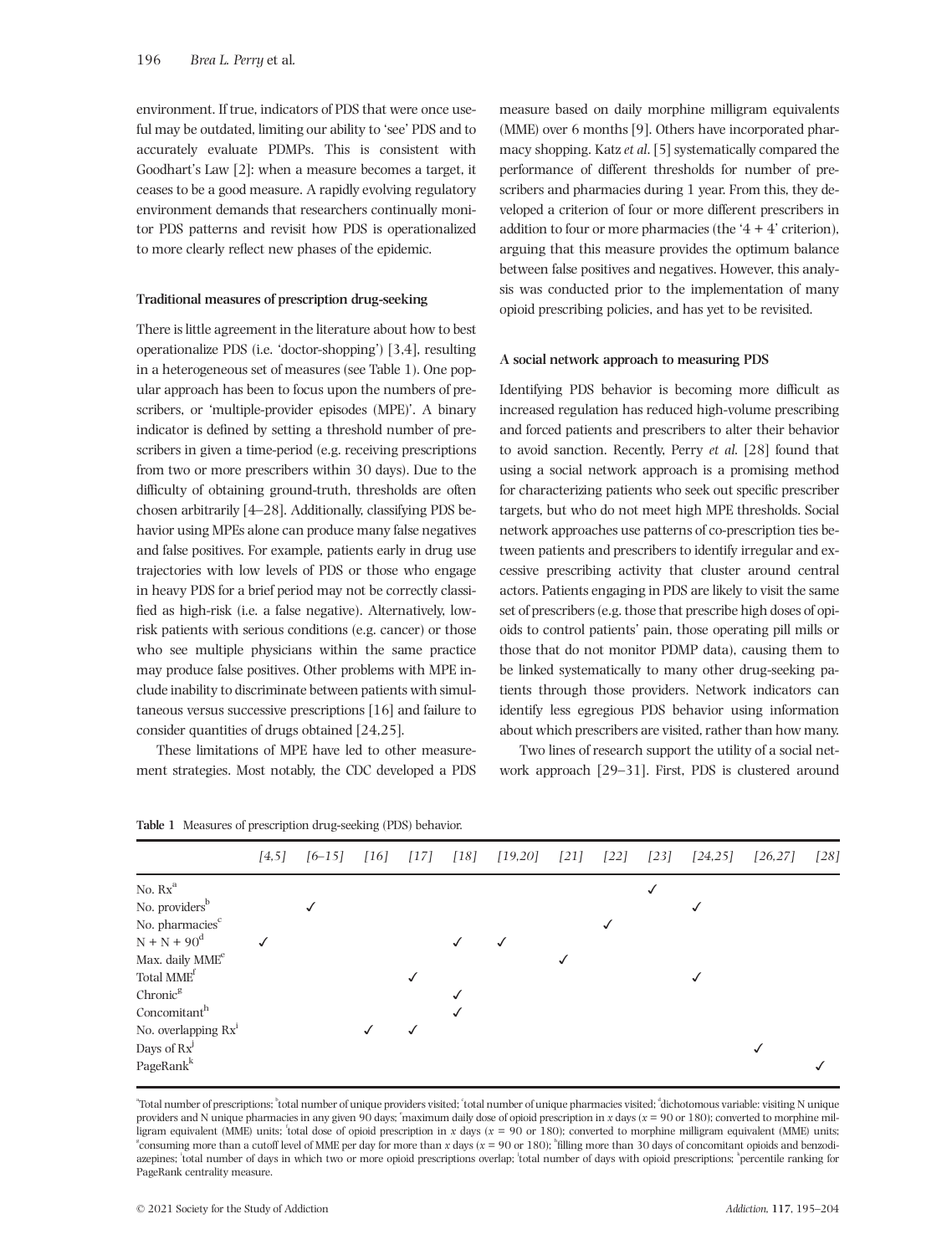prescribers who are complicit, easily manipulated or unlikely to monitor electronic data [32]. For instance, Cepeda *et al*. [29] estimated that most PDS is concentrated around 13% of providers who prescribed any opioids, and only 2% of prescribers accounting for heavy PDS. Secondly, qualitative research indicates that information about prescriber behavior (e.g. who liberally prescribes opioids) is disseminated through social networks, increasing targeting of a similar set of prescribers by patients engaged in PDS [30]. Thus, together with traditional indicators, we evaluate PageRank, a novel indicator of targeted PDS behavior that uses information regarding links between patients and providers in a prescription drug network [28].

Here, we present the first systematic and longitudinal evaluation of PDS metrics and their effectiveness in predicting adverse outcomes: opioid use disorder (OUD), maximum daily MME (i.e. high overdose risk) and opioid overdose. We also test novel network-based indicators, which we expect to outperform traditional indicators in more recent years due to behavioral adaptation to supply-side prescription drug policies. These indicators reflect patient prominence in a prescription network, which signals the tendency to visit a set of prescribers also visited by others engaging in PDS behavior.

# **METHODS**

## **Data**

Data for these analyses are from an administrative claims database—Optum's de-identified Clinformatics® Data Mart Database. It includes all medical, procedure and pharmacy claims from a large commercially insured population. It contains approximately 21.5 million opioid-prescribed patients, with approximately 318 million unique observations spanning the first quarter of 2009 to the third quarter of 2018. Demographic characteristics of these patients reflect the national commercially insured population.

## **Dependent variables**

We construct three dependent variables to compare the predictive value of PDS indicators over time. All variables are aggregated at the patient level for each quarter. OUD and overdose are generated based on patient diagnostic records using the International Classification of Diseases (ICD). The OUD indicator is inclusive of opioid abuse or dependence, except for remission. Overdose is poisoning due to excessive use of a drug, and is inclusive of prescription and illicit opiates.

Maximum daily MME is the standardized total daily dose of opioids using opioid conversion factors established by the CDC [33]. We use both a binary version  $(MME \geq 90)$  and a logged continuous version, depending

upon the model. See the Supporting information for additional detail, descriptive statistics, and the ICD and National Drug Codes (NDC) used to generate variables.

#### **Independent variables**

Independent variables operationalize prescription drugseeking behavior for the purpose of comparing how well they predict the above dependent variables over time. Traditional measures of PDS were chosen using a comprehensive literature search (see Table 1). Provider count measures the total number of unique providers from whom a patient received an opioid prescription. Pharmacy count measures the total number of unique pharmacies where an opioid prescription was filled.  $N + N + 90$  is a binary indicator that identifies patients who visited at least *N* providers and *N* pharmacies within the last 90 days. As studies use different values of *N* (4 is the most common) we generate three different versions of this binary variable, with values of  $N = 3$ , 4 and 5. Overlapping Rx measures the number of overlapping opioid prescriptions. Days of Rx aggregates the total number of days of opioid coverage from each opioid prescription the patient received in each quarter.

To operationalize PDS behavior using network-based indicators, we use prescription ties between patients and prescribers. We employ a common measure of network centrality, PageRank, which is described in detail in the Supporting information [34]. In the context of prescription networks, it assigns a high score to a patient if they visit providers who prescribe opioids to many other patients who also have high scores. A higher PageRank score is likely to be indicative of PDS and thus predictive of OUD, overdose and high MME. We use a percentile rank conversion for PageRank (i.e. PageRank percentile, or PRP) due to the right-skewed nature of the variable. We test three thresholds that indicate being at the 99th, 95th and 90th percentiles or above.

We use the following measures for matching procedures described in Analyses: demographic characteristics (age, sex, race, census region), socio-economic status (low-income subsidy; income; household net worth), insurance type, health diagnoses (cancer, palliative care, HIV, hepatitis C, psychological disorder), total number of prescriptions, hospitalization and emergency department visits. Additionally, we control for the presence of medication for OUD (MOUD) consistent with medication assisted therapy, including all buprenorphine products. We remove MOUD prescribed for pain from our analyses; including these cases does not affect substantive results (see Supporting information, Figs S3 and S4 in the Supporting information).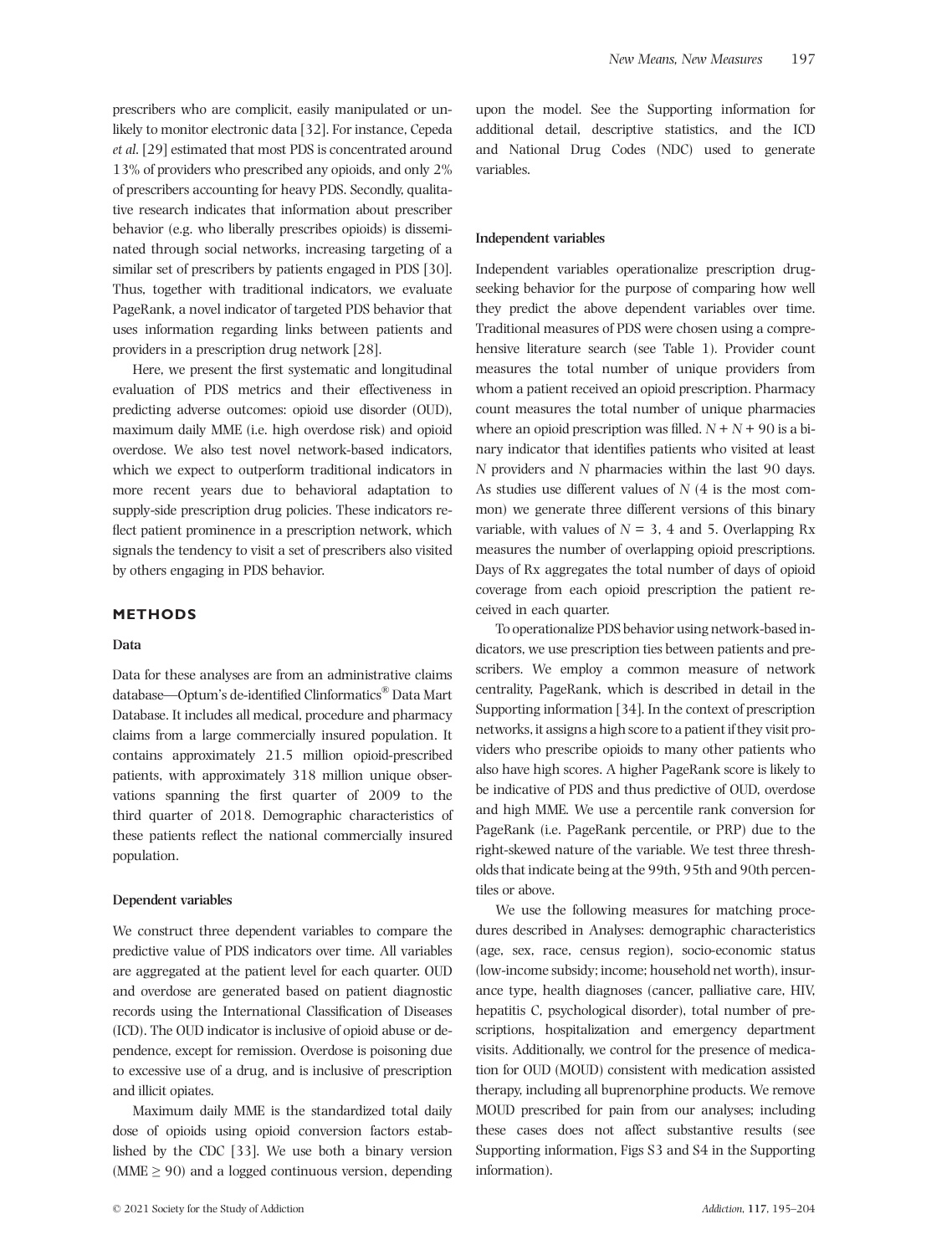## **Analyses**

We first present descriptive statistics for PDS indicators and dependent variables over time to show trends across the epidemic. We then employ two methods to compare the performance of traditional and network PDS indicators for identifying OUD, overdose and high MME patients.

# *Comparison of predictive accuracy using the receiver operating characteristic-area under the curve (ROC-AUC)*

We measure predictive accuracy of traditional and network indicators of PDS by calculating the area under the ROC-AUC. This method assesses the accuracy of predictions without patient controls and simulates how the indicators may be used in practice (i.e. in prescription monitoring). We predict outcomes at the next quarter  $(t + 1)$  and calculate ROC-AUC values longitudinally. Additional information and sensitivity analyses are presented in the Supporting information.

## *Comparison of average marginal effects using regression*

We use survey-weighted generalized linear models (SWGLM) that control for patient-level covariates to compare average marginal effects (AME) for traditional and network measures of PDS. AME is the average change in the probability of an outcome when a predictor increases by one unit. Prognostic score (or outcome-based) matching is used to reduce extensive data, in a process analogous to propensity score matching [35]. Target patients meeting criteria for OUD, overdose or high MME are matched with control patients based on similarity in demographic characteristics, socio-economic status, insurance type and health status. We predict outcomes at the next quarter  $(t + 1)$  and calculate AME longitudinally

We present average marginal effects from these models for standardized outcomes (i.e. the effect for a 1 standard deviation increase in the PDS indicator) in the text and figures to facilitate comparisons. We also present frequencies and standard errors for binary and continuous measures, respectively, to help highlight the number of patients who meet criteria for a unit increase in each variable. The analysis was not pre-registered, therefore results should be considered exploratory. See Supporting information for details on matching methods and multicollinearity test results.

## **RESULTS**

# **Trends in OUD, overdose, high MME and prescription drug-seeking, 2009–18**

Consistent with expectations, the prevalence of OUD among patients in this claims database increases from 0.1% in 2009 to nearly 0.8% in 2018. Similarly, the prevalence of opioid overdose increases from 0.012% in 2009 to 0.08% in 2018. In contrast, prescription of MME *>* 90 declines during the period of observation from 2.9% of patients in 2009 to 1.7% in 2018, as does daily MME (See Supporting information, Figs S5 and S6). In sum, OUD and overdose have increased while high doses of opioids have decreased.

We also examined trends in PDS indicators during the same period which provide insight into the utility of different measures. By design, the network-based PageRank indicators (i.e. PRP90, PRP95 and PRP99) identify 10, 5 and 1% of patients, respectively. As a result, means remain constant during the period of observation. In contrast, as of 2018, only 0.1, 0.02 and 0.003% of patients met criteria for the traditional  $3 + 3 + 90$ ,  $4 + 4 + 90$  and 5 + 5 + 90 multiple provider/pharmacy episode indicators, respectively. This equates to only 10 152, 1246 and 247 patients of approximately 7.4 million. Continuous indicators (both traditional and network) remain stable or increase slightly between 2009 and 2018. The key finding here is that high-threshold binary MPE measures apply to a decreasing percentage of patients over time, with  $4 + 4 + 90$  and  $5 + 5 + 90$  identifying so few patients by 2018 that they are essentially obsolete.

#### **Comparison of predictive accuracy using ROC-AUC**

As illustrated in Fig. 1, the results for binary indicators show that  $N + N + 90$  variables generate high numbers of false-positive and false-negative results. ROC-AUCs for  $N + N + 90$  indicators are, at most, 55% for all three outcome variables, indicating only slightly higher predictive accuracy than random guessing. While PageRank at the 99th percentile performs only marginally better with, at most, 60% accuracy, predictive accuracy for PRP90 is in the 69–73% range for OUD, 63–68% for overdose and 68–75% for MME *>* 90. Network-based indicators of PDS more accurately predict adverse outcomes than traditional *N* + *N* + 90 thresholds.

Figure 1 also depicts ROC-AUC trends over time. The predictive accuracy of  $N + N + 90$  indicators decreases slightly during the study period, from between 51–55 and 50% for all three versions by the end of 2018. For binary PageRank indicators, predictive accuracy remains stable for OUD and overdose from 2009 until 2015, after which point it begins to decline slightly by approximately 3% for OUD and 5% for overdose. Predictive accuracy of binary PageRank indicators for MME *>* 90 increases from between 56 and 86% in 2009 to a peak of between 57 and 75% in mid-2014. Afterwards, it declines to a range of between 54 and 71% for PRP99 and PRP90, respectively. In sum, all binary thresholds become slightly less predictive over time.

Continuous indicators perform better and are more similar with respect to predictive accuracy, overall, than binary indicators. Overlapping Rx maintains the highest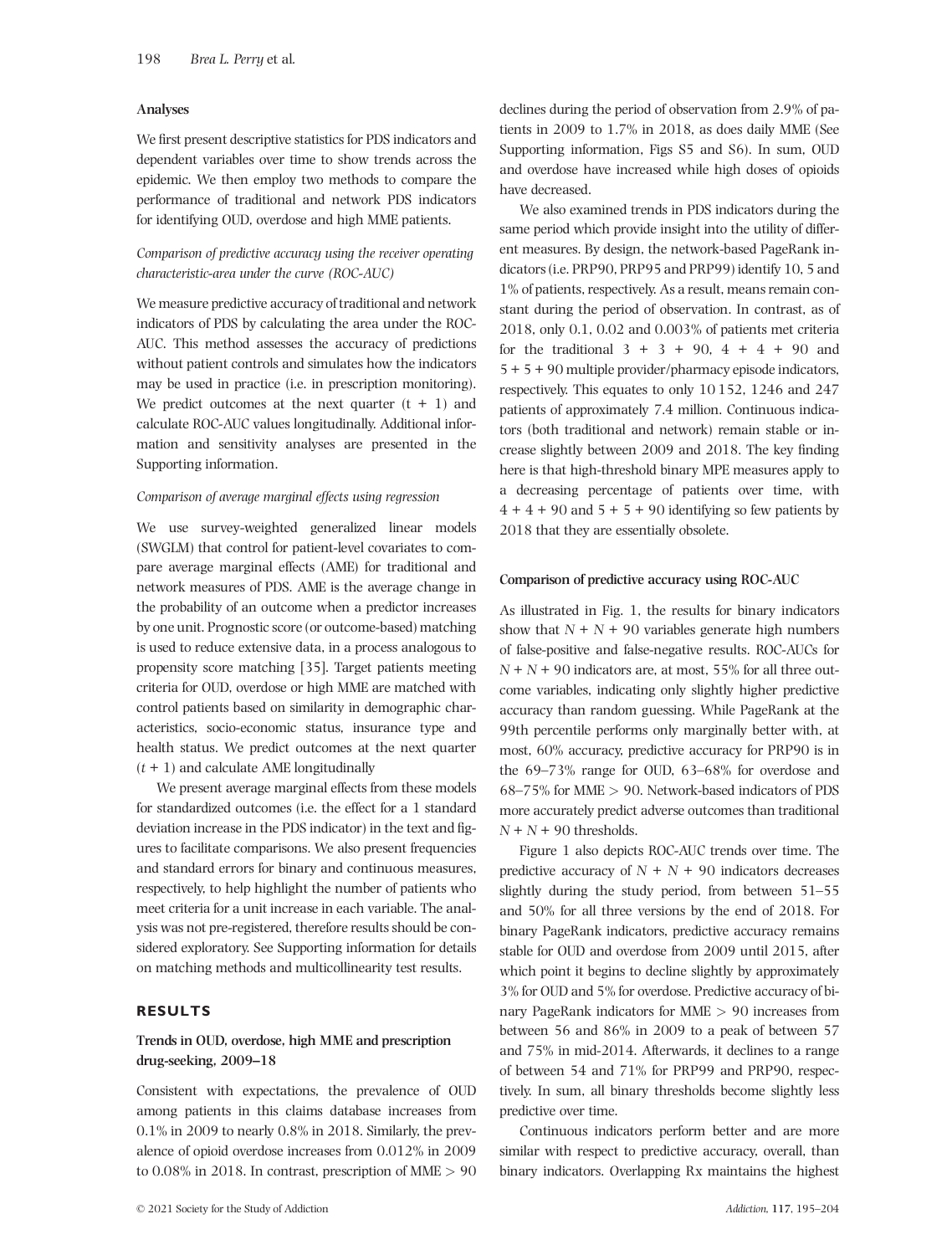

**Continuous Indicators** 



Notes: To denote potential bias due to the change in ICD code specifications, all quarters of 2015 are shaded gray.

Figure 1 Receiver operating characteristic-area under the curve (ROC-AUC) results for binary classification models predicting opioid use disorder (OUD), overdose and maximum daily morphine milligram equivalents (MME) in the next quarter

predictive accuracy over the period of observation, ranging from 84 to 86% for OUD, 73 to 76% for overdose and 73 to 93% for MME *>* 90. All other continuous indicators have similar ROC-AUC values, ranging from only 1 to 2% lower than overlapping Rx (for days of Rx) to 4 to 6% lower (for pharmacy count), with the other indicators in between.

Over time, the continuous indicators exhibit similar trends in predictive accuracy. For OUD these measures exhibit relatively stable accuracy, increasing very slightly until 2015. PageRank percentile shows the largest improvement in recent years, increasing in predictive accuracy from 81 to 84%. For overdose, continuous indicators remained stable until mid-2013, but declined substantially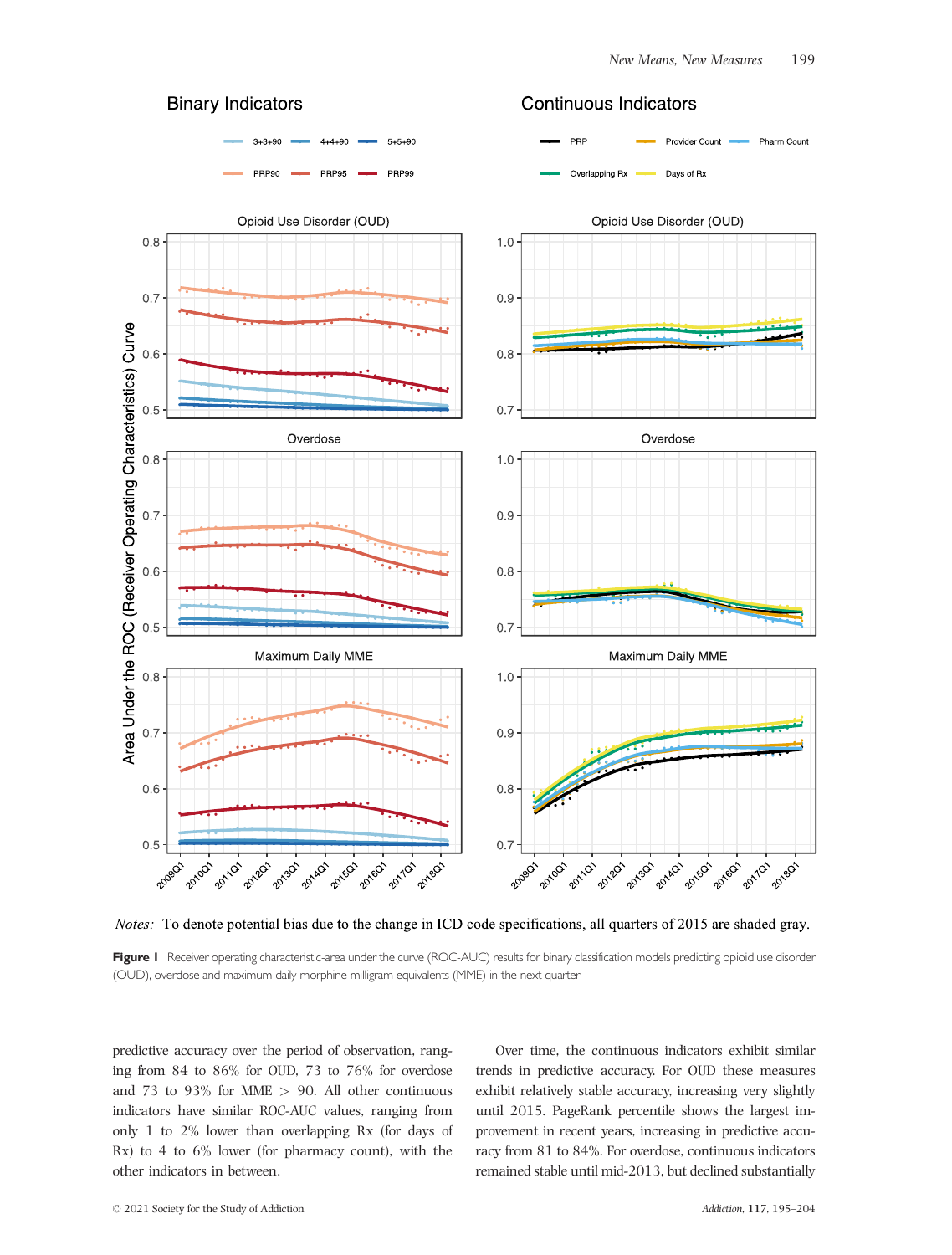from a peak of between 75 and 77% to a low of between 70 and 78% thereafter. Predictive accuracy for MME *>* 90 increased rapidly from between 76 and 78% in 2009 to between 85 and 89% in 2013, and then began to improve more slowly to a peak of between 87 and 93% in the final quarter of 2018. In short, our ability to accurately predict overdose using continuous PDS measures of any kind has

declined. For OUD it has remained stable, and for high MME it has improved.

# **Comparison of average marginal effect size**

Figure 2 presents AMEs, which can be interpreted as the increase in the predicted probability or predicted value of



*Notes:* To denote potential bias due to the change in ICD code specifications, all quarters of 2015 are shaded gray.

Figure 2 Average marginal effects for survey-weighted generalized linear models predicting opioid use disorder (OUD), overdose and maximum daily morphine milligram equivalents (MME) in the next quarter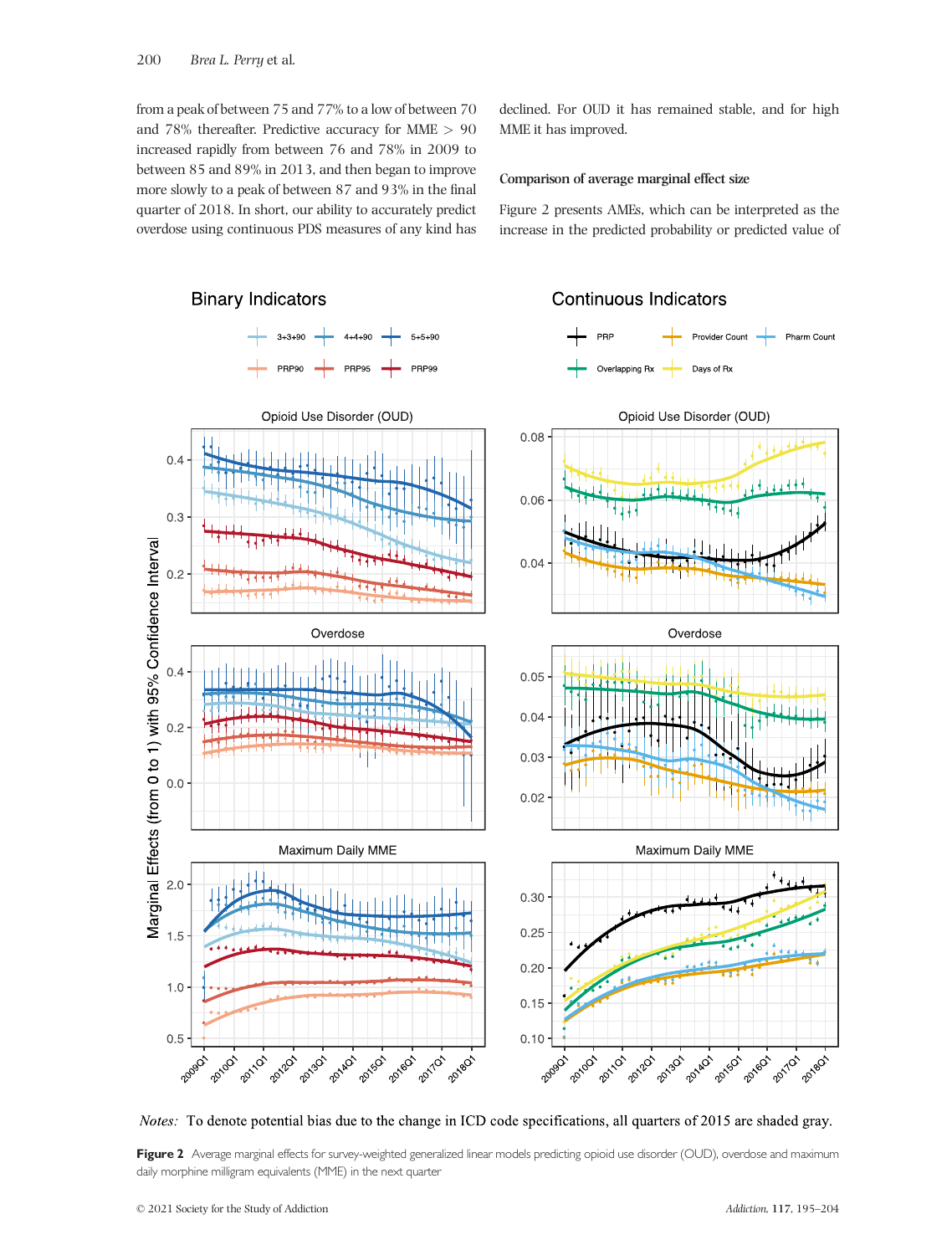an outcomes for each one-unit increase in a predictor. For all outcome variables,  $N + N + 90$  indicators have higher average marginal effect sizes than binarized PageRank percentile (PRP) indicators throughout 2009–18. This is the inverse of the patterns observed for predictive accuracy, reflecting a trade-off between accuracy and effect size for these binary indicators. This can also be seen in confidence intervals, which are very large for higher threshold *N* + *N* + 90 indicators, especially after 2014, but much smaller for network-based PRP measures. The 5 + 5 + 90 indicator has the largest AMEs for most of the study period (between 0.30 and 0.43 for OUD, 0.10 and 0.27 for overdose and 1.0 and 2.1 for logged maximum daily MME). The lowest AMEs are observed for PageRank at the 90th percentile threshold (between 0.15 and 0.17 for OUD, 0.15 and 0.17 for overdose and 0.5 and 0.9 for logged maximum daily MME). For overdose, AMEs are more similar across indicators, especially in 2018, when confidence intervals for  $5 + 5 + 90$  and  $4 + 4 + 90$  overlap with those of all PRP indicators.

Figure 2 also illustrates that AMEs for  $N + N + 90$  indicators decrease during the observation period, while binary PRP measures are more stable. For example, for OUD, the  $3 + 3 + 90$  indicator decreases from a high AME of 0.35 in 2009 to a low of 0.22 in 2018. Decreases are also observed in the AMEs for  $5 + 5 + 90$ , for instance, for overdose from 0.37 in 2009 to 0.10 in 2018, and for MME from 2.1 in 2010 to 1.4 in 2018. In contrast, PRP90 is stable or increases in AME over time, and PRP99 shows smaller decreases, especially for OUD and overdose. Again, results suggest that  $N + N + 90$  thresholds, in particular, are declining in significance.

The trade-off between accuracy and effect size does not apply to continuous indicators: those with higher predictive accuracy also have higher AME, in general. In predicting OUD and overdose, a 1 standard deviation increase in days of Rx has the highest AMEs, ranging from 0.06 to 0.08 and 0.04 to 0.05, respectively. In contrast, PageRank percentile results in the highest AMEs for maximum daily MME, ranging from 0.23 to 0.31. The lowest AMEs are observed for provider count (0.04 for OUD, 0.02 to 0.03 for overdose and 0.1 to 0.2 for MME).

With respect to trends over time, patterns differ across outcomes. For OUD, AMEs are relatively stable for all indicators until 2014, at which point AMEs increase for days of Rx (from 0.06 to 0.08) and PageRank percentile (from 0.04 to 0.06), but decline for other indicators. By the end of the study period, the AME gap between overlapping Rx and PRP has closed. Trends for overdose reflect slight decreases in AME for all indicators, although PRP is increasing between 2016 and 2018. Finally, AMEs for maximum daily MME increased sharply from 2009 to 2011 for all indicators, then continued to increase more slowly for the remainder of the observation period. In

general, continuous indicators, and especially those based on prescription patterns and network ties between patients and prescribers, are increasing in effect size over the period from 2009 to 2018.

## **DISCUSSION**

In the current study, we compare social network-based indicators of prescription drug-seeking behavior to traditional indicators during 11 years of the opioid epidemic. We consider indicator performance with respect to predictive accuracy (i.e. does the indicator produce few or many false-positives and false-negatives) and average marginal effect size (i.e. how much does risk for adverse outcomes change with a 1-unit increase in a predictor). This exercise is significant because, to date, there have been few attempts to compare measurement strategies for operationalizing PDS behavior in secondary data sets, and none have assessed the predictive value of PDS measures over time.

#### **Review of main findings**

Examining longitudinal trends reveals that threshold indicators based on the number of prescribers and pharmacies  $(i.e. N + N + 90)$  have declined in relevance during the past decade of the opioid epidemic, and currently perform no better than chance. While meeting these thresholds is associated with strong effects on OUD, overdose or high MME, they produce the 'wrong' prediction approximately half the time, and identify only between 0.01 and 0.003% of patients. This suggests that they produce very high rates of false negatives. A simple count of prescribers and pharmacies performs better than do thresholds, but worse than Rx and network-based measures. Overall, days of Rx is the best performing predictor of adverse outcomes, with the fewest prediction errors and the highest average marginal effects overall. However, the continuous PageRank indicator performs nearly as well or better (for MME) than continuous Rx indicators, and is increasing in performance across all outcomes after 2016.

# **Implications for behavioral dynamics across the opioid epidemic**

Changes in the performance of different indicators over time may reflect key phases or shifts in the nature of the opioid epidemic. One contributing factor may be the implementation of PDMPs and similar policies that have limited the supply of prescription opioids by constraining provider behavior. Research suggests that the number of patients meeting stringent criteria for PDS has decreased with increased regulation, with no evidence of a decline in prescription drug use or related adverse outcomes such as overdose [1]. Our findings bear this out, with MME *>* 90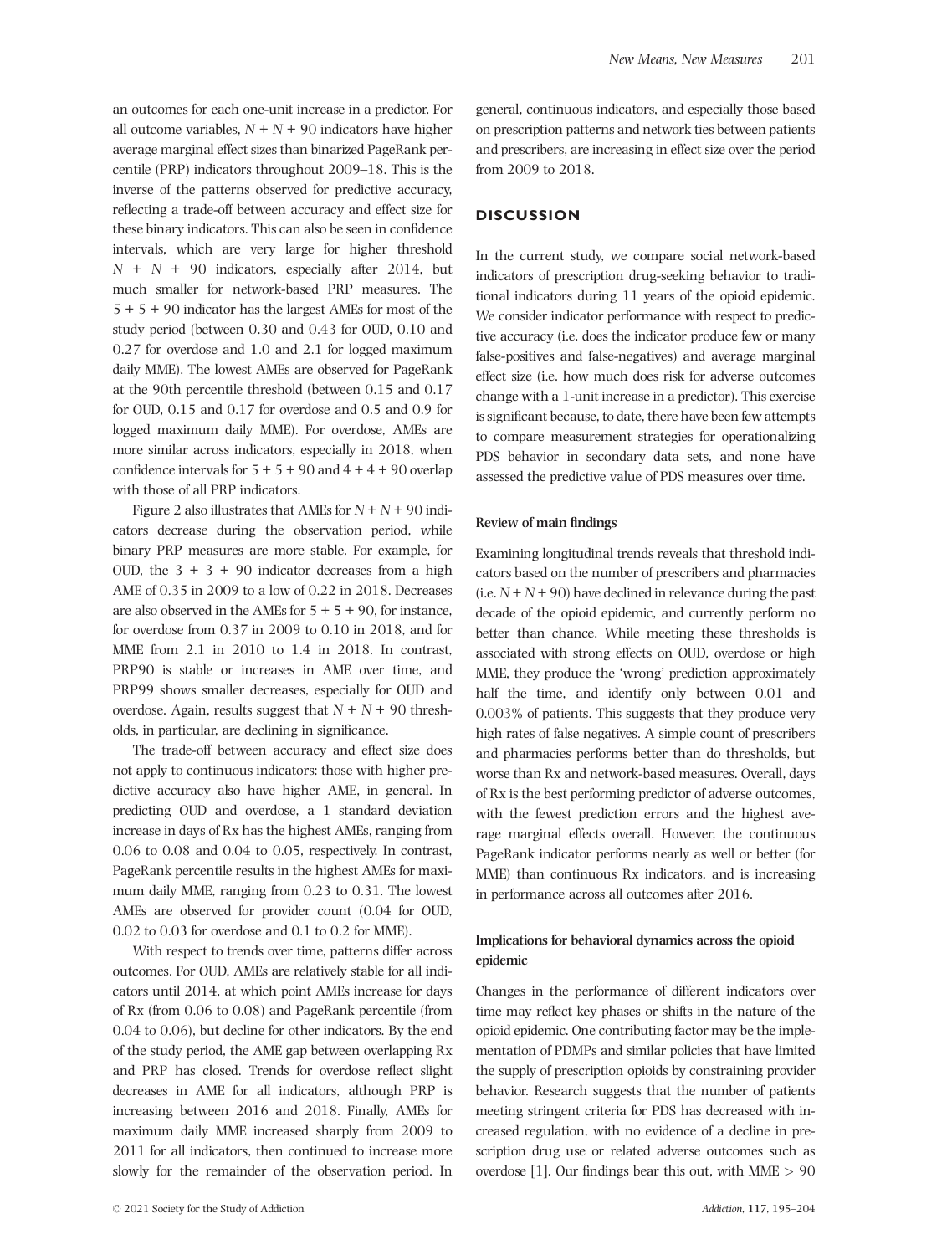decreasing by 57% between 2009 and 2018, and fewer patients meeting  $N + N + 90$  criteria during the course of the epidemic. During the same period, we find that meeting a high threshold for PDS behavior and simply counting the number of prescribers or pharmacies has become less predictive of a future OUD diagnosis or overdose event.

Similarly, trends regarding network-based and Rx indicators may reflect behavioral dynamics. That is, in response to increase supply-side regulation, patients and prescribers have probably changed their behavior to avoid outlier prescribing or physician visitation patterns. As prescribers at large have become less willing or less able to provide access to prescription opioids, it is plausible that patients have had to establish provider–patient relationships with those that adhere less stringently to new prescribing guidelines or do not access PDMP data [28]. Alternatively, patients might maintain provider–patient relationships with only those who are more liberal or sympathetic prescribers, foregoing visits to those who respond more conservatively to new regulation. Long-time pain patients with high opioid tolerance, in particular, may seek out or preserve patient–provider relationships that allow them to maintain their established medication regimens. Unlike traditional measures of multiple provider episodes, indicators of network prominence are sensitive to patterns of PDS behavior that reflect fewer but more targeted provider visits. Days of Rx and overlapping Rx have maintained their predictive performance, by and large, because obtaining consistently high quantities of MME is still associated with risk for OUD and overdose. It is how and from whom those prescriptions are obtained that has probably changed.

Another important implication of our findings relates to our declining ability to predict overdose with any measure of PDS. Concurrent with increasing regulation of opioid prescribing, there has been a rise in the supply of heroin during the second wave of the epidemic and synthetic opioids during the third wave [36]. Consequently, some individuals who engage in non-medical drug use may supplement with and/or convert to using illicit opioids or other controlled substances. As high-volume PDS and prescribing has become more constrained in the contemporary regulatory environment, and many have turned to illicit opioids, PDS indicators have become less predictive of opioid overdose.

**Limitations and future directions**

Our analysis has several notable limitations. Because we use secondary administrative data, social mechanisms underlying network structure are not directly observable. However, by using a matching strategy, we are able to rule out many alternative explanations for associations between network centrality and adverse outcomes. Also, because our data are derived from claims billed through commercial insurance, we are unable to observe cash transactions and Medicaid claims. As self-payment is a strategy for avoiding detection of drug-seeking behavior [29], our findings may underestimate the effects of PDS indicators. This research should be replicated using PDMP data. Finally, it is possible that different indicators of PDS perform more or less well in different states due to distinct regulatory environments. While we are unable to test this with our current data, where the most granular geographic unit is the census region, future research should examine this possibility.

#### **CONCLUSION**

In sum, these results have critical implications for research and policy. First, regarding measurement, researchers and state and federal regulators should consider avoiding  $N + N + 90$  thresholds for identifying probable PDS behavior. Alternatively, the indicator of PDS that best optimizes practical utility (because it is easy to calculate) and predictive performance in the current regulatory environment is continuity of opioid prescriptions (days of Rx). For researchers with more advanced quantitative analysis skills, PageRank or other measures of co-prescription network centrality are a promising indicator of adverse outcomes that may continue to increase in relevance in coming years.

Secondly, these findings may be reflective of the shift in the opioid epidemic towards illicit drugs and black-market supply chains that has been identified in the literature. While it is relatively convenient and economical to use health-care administrative data sets to research and monitor drug-seeking behavior and the epidemiology of OUD and overdose, this strategy in isolation is doomed to fail. To reverse the opioid epidemic, future studies must focus on identifying social, economic and psychological determinants of drug-seeking behavior, identifying and addressing demand-side predictors while maintaining reasonable regulatory constraints on prescribing.

## **Declaration of interests**

None.

## **Acknowledgements**

This research was funded by the National Institute on Drug Abuse (R01 DA039928), an Indiana University Addictions Grand Challenge Grant, and a University of Kentucky Interdisciplinary Research Collaborations Seed Grant. We would like to thank the information technology team at the Indiana University Network Science Institute for their technical support.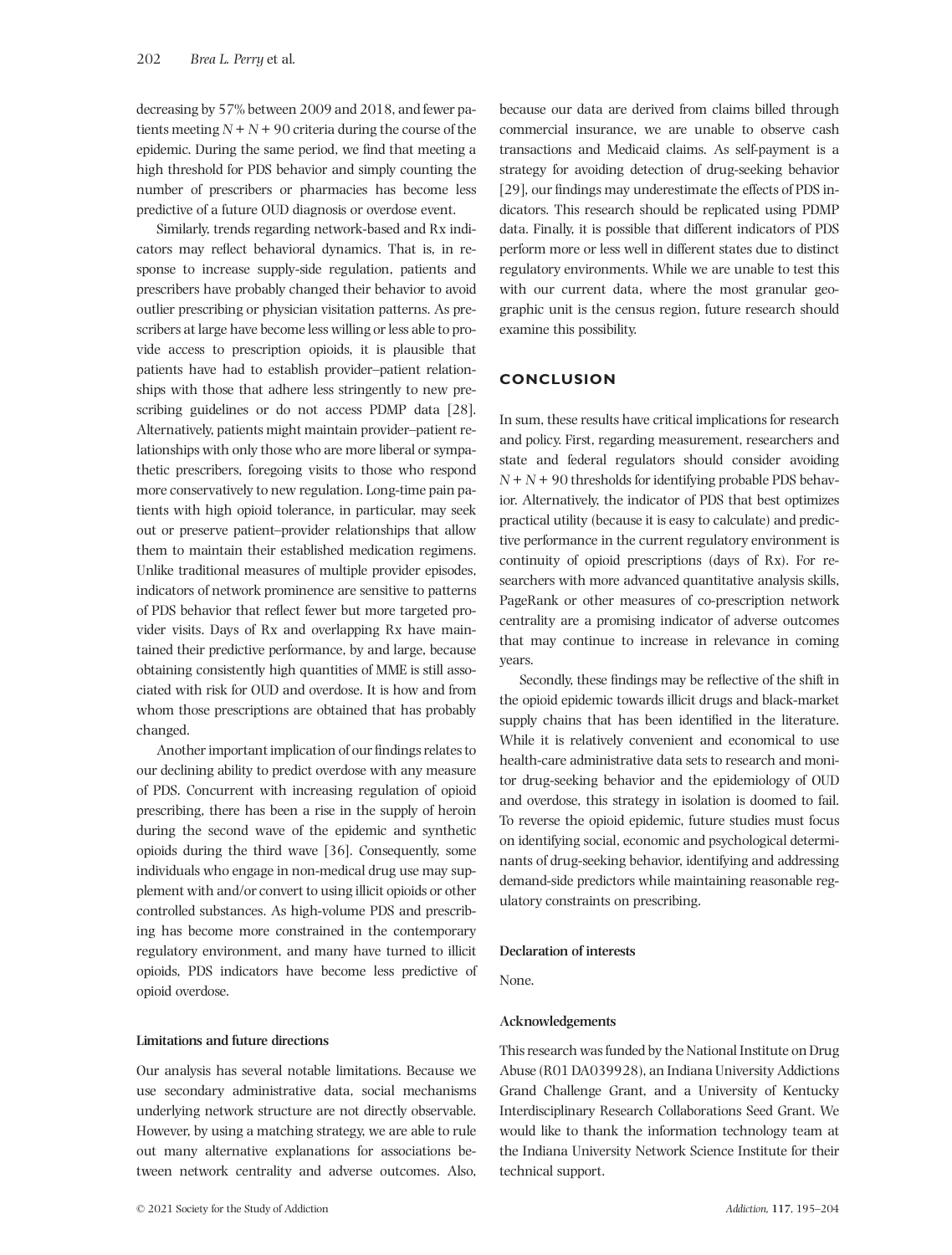#### **Author Contributions**

**Brea Perry:** Conceptualization; funding acquisition; methodology; project administration; resources; supervision. **Meltem Odabas:** Formal analysis; methodology; validation; visualization. **Kai-Cheng Yang:** Conceptualization; data curation; formal analysis; investigation; methodology; software; validation. **Byungkyu Lee:** Data curation; formal analysis; methodology; validation; visualization. **Patrick Kaminski:** Formal analysis; validation. **Brian Aronson:** Validation. **Yong Yeol Ahn:** Conceptualization; data curation; funding acquisition; project administration; resources; software; supervision. **Carrie Oser:** Conceptualization; funding acquisition. **Patricia Freeman:** Funding acquisition. **Jeffery Talbert:** Writing-review & editing-Equal

#### **References**

- 1. Lee B., Zhao W., Yang K. C., Ahn Y. Y., Perry B. L. Systematic evaluation of state policy interventions targeting the US opioid epidemic, 2007–2018. *JAMA Netw Open* 2021; **4**: e2036687–e2036687.
- 2. Goodhart C. A. Problems of monetary management: the UK experience. In: Goodhart C. A., editor. *Monetary Theory and Practice*. Palgrave, London; 1984, pp. 91–121.
- 3. Sansone R. A., Sansone L. A. Doctor shopping: a phenomenon of many themes. *Innov Clin Neurosci* 2012; **9**: 42.
- 4. Simeone R. Doctor shopping behavior and the diversion of prescription opioids. *Subst Abuse Res Treat* 2017; **11**; [https://](https://doi.org/10.1177/1178221817696077) [doi.org/10.1177/1178221817696077](https://doi.org/10.1177/1178221817696077)
- 5. Katz N., Panas L., Kim M., Audet A. D., Bilansky A., Eadie J., *et al*. Usefulness of prescription monitoring programs for surveillance—analysis of schedule II opioid prescription data in Massachusetts, 1996–2006. *Pharmacoepidemiol Drug Saf* 2010; **19**: 115–23.
- 6. Jena A. B., Goldman D., Weaver L., Karaca-Mandic P. Opioid prescribing by multiple providers in Medicare: retrospective observational study of insurance claims. *BMJ* 2014; **348**: g1393.
- 7. Hall A. J., Logan J. E., Toblin R. L., Kaplan J. A., Kraner J. C., Bixler D., *et al*. Patterns of abuse among unintentional pharmaceutical overdose fatalities. *JAMA* 2008; **300**: 2613–20.
- 8. Maxwell J. C. The prescription drug epidemic in the United States: a perfect storm. *Drug Alcohol Rev* 2011; **30**: 264–70.
- 9. Morris B. J., Zumsteg J. W., Archer K. R., Cash B., Mir H. R. Narcotic use and postoperative doctor shopping in the orthopaedic trauma population. *J Bone Joint Surg* 2014; **96**: 1257–62.
- 10. Peirce G. L., Smith M. J., Abate M. A., Halverson J. Doctor and pharmacy shopping for controlled substances. *Med Care* 2012; **50**: 494–500.
- 11. Hagihara A., Tarumi K., Odamaki M., Nobutomo K. A signal detection approach to patient–doctor communication and doctor-shopping behaviour among Japanese patients. *J Eval Clin Pract* 2005; **11**: 556–67.
- 12. Rouby F., Pradel V., Frauger E., Pauly V., Natali F., Reggio P., *et al*. Assessment of abuse of tianeptine from a reimbursement database using 'doctor-shopping' as an indicator. *Fundam Clin Pharmacol* 2012; **26**: 286–94.
- 13. Lineberry T. W., Bostwick J. M. Taking the physician out of 'physician shopping': a case series of clinical problems

associated with Internet purchases of medication. *Mayo Clin Proc* 2004; **79**: 1031–4.

- 14. Shaffer E. G., Moss A. H. Physicians' perceptions of doctor shopping in West Virginia. *WV Med J* 2010; **106**: 10–4.
- 15. Wang M.-J., Lin S.-P. Study on doctor shopping behavior: insight from patients with upper respiratory tract infection in Taiwan. *Health Policy* 2010; **94**: 61–7.
- 16. Cepeda M. S., Fife D., Chow W., Mastrogiovanni G., Henderson S. C. Assessing opioid shopping behaviour. *Drug Saf* 2012; **35**: 325–34.
- 17. Pradel V., Delga C., Rouby F., Micallef J., Lapeyre-Mestre M. Assessment of abuse potential of benzodiazepines from a prescription database using 'doctor shopping' as an indicator. *CNS Drugs* 2010; **24**: 611–20.
- 18. Chang H.-Y., Murimi I. B., Jones C. M., Alexander G. C. Relationship between high-risk patients receiving prescription opioids and high-volume opioid prescribers. *Addiction* 2018; **113**: 677–86.
- 19. Walker A. M., Weatherby L. B., Cepeda M. S., Bradford D., Yuan Y. Possible opioid shopping and its correlates. *Clin J Pain* 2017; **33**: 976–82.
- 20. Young S. G., Hayes C. J., Aram J., Tait M. A. Doctor hopping and doctor shopping for prescription opioids associated with increased odds of high-risk use. *Pharmacoepidemiol Drug Saf* 2019; **28**: 1117–24.
- 21. Bohnert A. S., Valenstein M., Bair M. J., Ganoczy D., McCarthy J. F., Ilgen M. A., *et al*. Association between opioid prescribing patterns and opioid overdose-related deaths. *JAMA* 2011; **305**: 1315–21.
- 22. Buurma H., Bouvy M. L., De Smet P., Floor-Schreudering A., Leufkens H. G. M., Egberts A. C. G. Prevalence and determinants of pharmacy shopping behaviour. *J Clin Pharm Ther* 2008; **33**: 17–23.
- 23. Neutel C. I., Skurtveit S., Berg C., Sakshaug S. Multiple prescribers in older frequent opioid users–does it mean abuse? *J Popul Ther Clin Pharmacol* 2013; **20**: e397–e405.
- 24. Pradel V., Frauger E., Thirion X., Ronfle E., Lapierre V., Masut A., *et al*. Impact of a prescription monitoring program on doctor-shopping for high dosage buprenorphine. *Pharmacoepidemiol Drug Saf* 2009; **18**: 36–43.
- 25. Pradel V., Thirion X., Ronfle E., Masut A., Micallef J., Bégaud B. Assessment of doctor-shopping for high dosage buprenorphine maintenance treatment in a French region: development of a new method for prescription database. *Pharmacoepidemiol Drug Saf* 2004; **13**: 473–81.
- 26. Meara E., Horwitz J. R., Powell W., McClelland L., Zhou W., O'Malley A. J., *et al*. State legal restrictions and prescription-opioid use among disabled adults. *N Engl J Med* 2016; **375**: 44–53.
- 27. Buchmueller T. C., Carey C. The effect of prescription drug monitoring programs on opioid utilization in Medicare. *Am Econ J Econ Policy* 2018; **10**: 77–112.
- 28. Perry B. L., Yang K. C., Kaminski P., Odabas M., Park J., Martel M., *et al*. Co-prescription network reveals social dynamics of opioid doctor shopping. *PLOS ONE* 2019; **14**: e0223849.
- 29. Cepeda M. S., Fife D., Yuan Y., Mastrogiovanni G. Distance traveled and frequency of interstate opioid dispensing in opioid shoppers and nonshoppers. *J Pain* 2013; **14**: 1158–61.
- 30. Worley J., Thomas S. P. Women who doctor shop for prescription drugs. *West J Nurs Res* 2014; **36**: 456–74.
- 31. Ong M.-S., Olson K. L., Cami A., Liu C., Tian F., Selvam N., *et al*. Provider patient-sharing networks and multipleprovider prescribing of benzodiazepines. *J Gen Intern Med* 2016; **31**: 164–71.